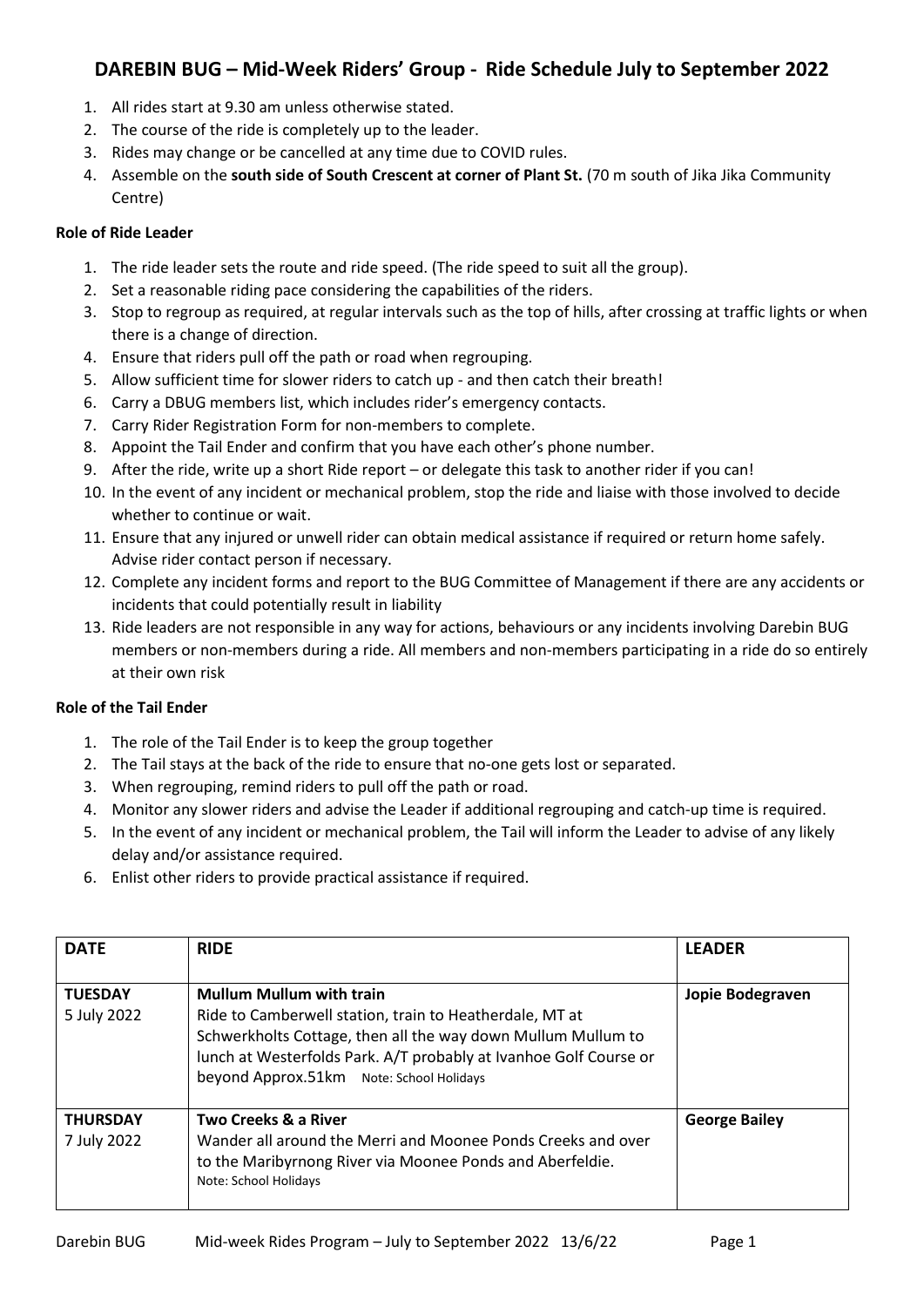| <b>DATE</b>                     | <b>RIDE</b>                                                                                                                                                                                                                                                                                                                                                                                                                                                                                                                                                                         | <b>LEADER</b>          |
|---------------------------------|-------------------------------------------------------------------------------------------------------------------------------------------------------------------------------------------------------------------------------------------------------------------------------------------------------------------------------------------------------------------------------------------------------------------------------------------------------------------------------------------------------------------------------------------------------------------------------------|------------------------|
| <b>TUESDAY</b><br>12 July 2022  | <b>Gellibrand Hill Woodlands Historic Park</b><br>Ride to the Western Ring Road via St Georges rd. then west to<br>Jacana, meeting the Moonee Ponds Creek path to Westmeadows.<br>Cycle to Woodlands Historic Park then ride up to Gellibrand Hill<br>Summit. Return via Melbourne Airport & Gladstone Park back to<br>the Moonee Ponds Creek path to return to Westgarth. Morning tea<br>and lunch along the way. 55km                                                                                                                                                             | <b>Ed Smart</b>        |
| <b>THURSDAY</b><br>14 July 2022 | <b>Cherry Lake</b><br>Take the Capital City trail via the City Link to Docklands, then the<br>Footscray Rd path to Yarraville Gardens (MT). Head south on Hyde<br>Street towards Newport and Williamstown and onto the Bay Trail<br>West to Cherry Lake (L). Ride back through Altona Coastal Park and<br>head north alongside Maddox Street. Take the Newport station<br>underpass to travel back to the Bay Trail West. Or vice versa.<br>Return via Yarraville and Footscray Rd or Kensington. 58km                                                                              | <b>Sue Hiscock</b>     |
| <b>TUESDAY</b><br>19 July 2022  | Craigieburn<br>Ride to Kensington station and take the train to Broadmeadows.<br>Ride to Craigieburn via mainly bike paths or quiet roads and<br>returning by the Galada Tamboore Trail/Western Ring Road/Merri<br>Creek Trail. 55km                                                                                                                                                                                                                                                                                                                                                | <b>Andrew Dunstall</b> |
| <b>THURSDAY</b><br>21 July 2022 | <b>Epping to Hurstbridge via Yan Yean</b><br>Train/Ride/Train - Meeting on the Rushall Station platform (through<br>the underpass) in time to catch the 9.25am Epping train. Travel<br>north of Epping to Wollert, across to Mernda for morning tea and<br>then to Yan Yean Reservoir for lunch. After lunch there are some<br>significant undulations to Arthur's Creek. It then becomes<br>relatively easier back to Hurstbridge. Mainly quiet back roads but<br>initially there is some riding on very busy main roads which have<br>bike lanes or wide run off edges. 45km      | <b>David Maunders</b>  |
| <b>TUESDAY</b><br>26 July 2022  | <b>Gardiner's Creek Trail</b><br>Ride to Darebin Parklands and take the Darebin Creek trail south<br>towards Kew. At Willsmere Park cross under the Freeway to Hyde<br>Park and the Outer Circle Rail Trail (Anniversary Trail). Take the<br>Anniversary Trail towards Camberwell to Frog Hollow Reserve (MT).<br>Ride the Anniversary Trail past Alamein station and take the<br>Gardiners Creek trail west. Continue to TH King Oval /Pavillion (L).<br>Stay on the GC trail until the Capital City Trail turning right to go via<br>Dights Falls back to Westgarth. Approx.40km. | <b>Nola Moulden</b>    |
| <b>THURSDAY</b><br>28 July 2022 | <b>Sunshine &amp; Kororoit Creek</b><br>Take the Capital City trail via the City Link to the Docklands and<br>onto Footscray rd. Ride to Footscray Park (MT) then along the<br>railway line path to Sunshine. Take the Kororoit Creek path south to<br>the Federation Trail. Cross to Altona North via a new footbridge and<br>take the backstreets and the Lower Kororoit Creek Path to Newport<br>Lakes (L). Return via Seddon. 55km                                                                                                                                              | Ian Hamilton           |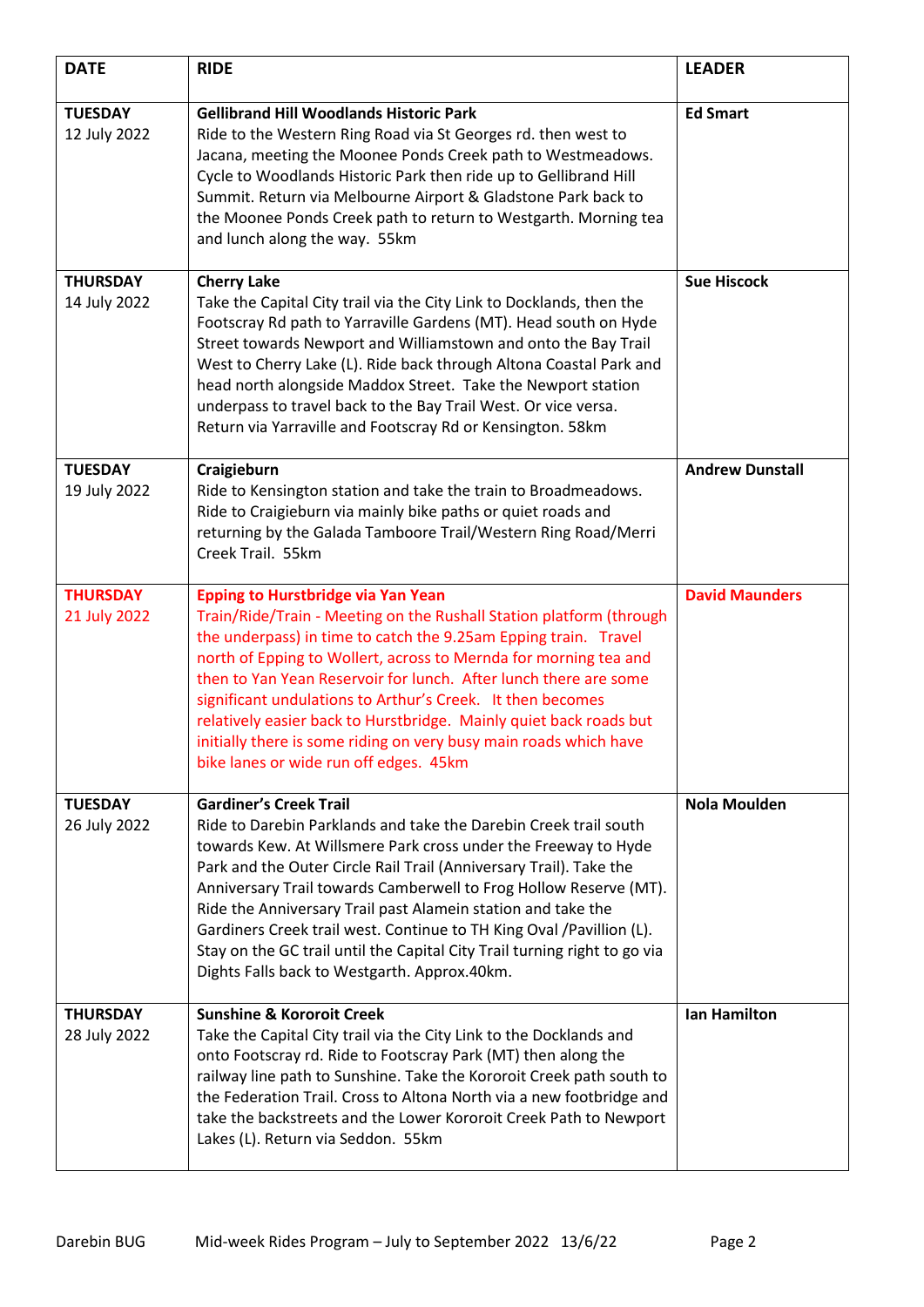| <b>DATE</b>                              | <b>RIDE</b>                                                                                                                                                                                                                                                                                                                                                                                                                                                                                                                                                                                                                           | <b>LEADER</b>            |
|------------------------------------------|---------------------------------------------------------------------------------------------------------------------------------------------------------------------------------------------------------------------------------------------------------------------------------------------------------------------------------------------------------------------------------------------------------------------------------------------------------------------------------------------------------------------------------------------------------------------------------------------------------------------------------------|--------------------------|
| <b>TUESDAY</b><br>2 August 2022          | <b>Belgrave to Dandenong</b><br>Catch the 8.46am train from Westgarth to Jolimont then ride to<br>Richmond station for the 9.19am train to Belgrave. Ride the<br>Belgrave-Ringwood Rail Trail downhill to Bayswater then the<br>Dandenong Creek Trail on to Dandenong and return by train.<br>[approx. 45km] Optionally riders can cycle the Dandenong Creek<br>Trail to Carrum and return by train.                                                                                                                                                                                                                                  | <b>Ian Singleton</b>     |
| <b>THURSDAY</b><br>4 August 2022         | <b>Ruffy Lake</b><br>Ride along the Yarra Trail to Possum Park (MT), stay on the MYT to<br>the Ruffey Trail Suspension bridge. Cross to the south side of the<br>Yarra and turn left onto the Ruffey Creek Trail. Ride the Ruffey<br>Creek trail until Ruffey Lake Park (L). Return via back streets/<br>Schramm's Reserve/Whitten's Lane to the Koonung Trail. Approx.<br>40km                                                                                                                                                                                                                                                       | <b>Wolter Kuiper</b>     |
| <b>TUESDAY</b><br>9 August 2022          | <b>Ringwood Croydon</b><br>Take the Main Yarra trail and turn off to the Koonung trail (MT) to<br>Springvale Rd, cross to north side of the M3 freeway and onto the<br>Eastlink Trail. Continue to Ringwood and get onto the Mullum<br>Mullum trail to Ringwood Park (L) . Continue East on the Mullum<br>Mullum trail towards Croydon. At Croydon take the Tarralla Creek<br>trail south towards Bayswater. Take the Dandenong Creek trail<br>west, turn north onto the Eastlink trail. Ride to Ringwood Railway<br>Station and catch the train to Richmond. Ride from Richmond back<br>to Westgarth. (Or take the train back) 60km. | <b>Paul Sierak</b>       |
| <b>THURSDAY</b><br>11 August 2022        | <b>Hedgeley Dene Gardens Malvern</b><br>Ride to Darebin Parklands and take the Darebin Creek trail south<br>towards Kew. Cross under the Freeway to Hyde Park and the Outer<br>Circle Rail Trail. Take the Anniversary Trail south to Frog Hollow<br>Reserve (MT). Continue on the Anniversary Trail to take the<br>Gardiners Creek trail west. Cross over Malvern Rd to Hedgeley<br>Dene Gardens. Then ride back to Gardiners Creek trail TH King Oval<br>/Pavillion (L). Continue on the Gardiners Creek trail until the Capital<br>City Trail to Westgarth. 40km                                                                   | <b>James Braithwaite</b> |
| <b>TUESDAY</b><br>16 August 2022         | <b>Malcolm Creek &amp; Mt Ridley</b><br>Ride to Newmarket station, train to Craigieburn, MT along beautiful<br>red gum lined Malcolm Creek. Views from the top of Mt Ridley and<br>a circuit along Panorama and Summit Drives. Home along the<br>Galada Tamboore trail with lunch at the city of Whittlesea Public<br>Gardens and AT probably at the Boot Factory. Approx.50-55km                                                                                                                                                                                                                                                     | Jopie Bodegraven         |
| <b>THURSDAY</b><br><b>18 August 2022</b> | <b>Scotchman's Creek</b><br>Catch the 8.55am train from Westgarth to Jolimont then ride to<br>Richmond station for the train to East Malvern station. Ride on the<br>Scotchman's Creek trail to Jells Park. Continue on the Dandenong<br>Creek and Eastlink trails north to Heatherdale. Ride on the<br>Ringwood to Box Hill trail. Return to Westgarth on the Koonung<br>trail. Morning tea and lunch along the way. 55km. MAP                                                                                                                                                                                                       | <b>Sue Hiscock</b>       |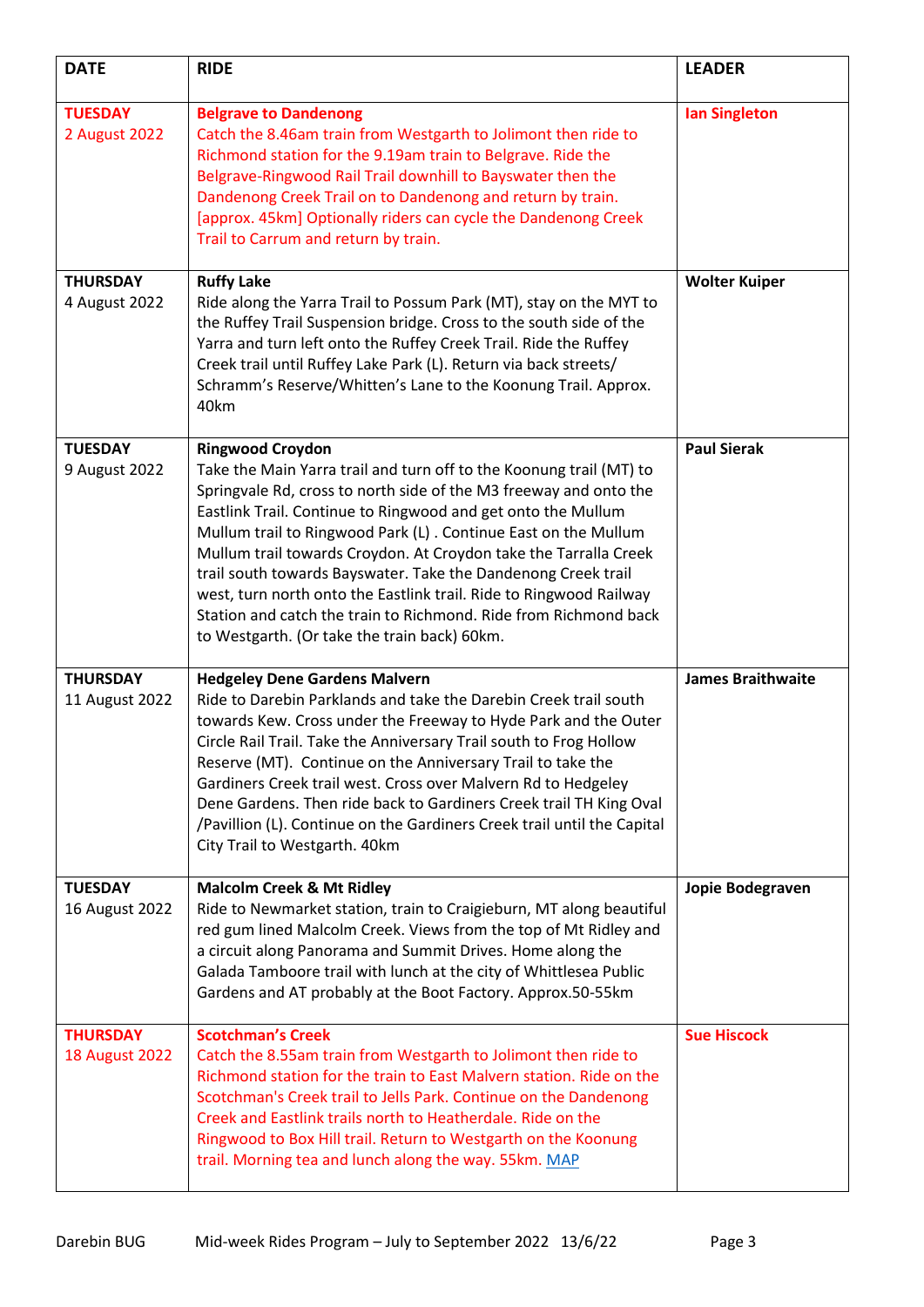| <b>DATE</b>                            | <b>RIDE</b>                                                                                                                                                                                                                                                                                                                                                                                                                                                                                                                                                                                                                                 | <b>LEADER</b>          |
|----------------------------------------|---------------------------------------------------------------------------------------------------------------------------------------------------------------------------------------------------------------------------------------------------------------------------------------------------------------------------------------------------------------------------------------------------------------------------------------------------------------------------------------------------------------------------------------------------------------------------------------------------------------------------------------------|------------------------|
| <b>TUESDAY</b><br>23 August 2022       | <b>Upfield Line &amp; Darebin Creek</b><br>Take the Capital City trail to the Upfield line trail and ride north to<br>Batman Station. Turn right here to Coburg Lake for MT. Merri Creek<br>Trail north to Broadhurst Avenue. Cross High St, go up Cheddar<br>Road to Dole Ave, then eventually join the Darebin Creek Trail to<br>Norris bank for lunch. Return via Darebin Creek Trail to Westgarth<br>via Fairfield for coffee. 45km Approx.                                                                                                                                                                                             | <b>Ralph Moulden</b>   |
| <b>THURSDAY</b><br>25 August 2022      | <b>Half Moon Bay</b><br>Take the Capital City Trail via the City Link to the Docklands. Then<br>down the Sandridge Rail Trail to Beacon Cove (MT) and Bay Trail to<br>Half Moon Bay (L). Optional lunch will be fish'n chips on the beach.<br>Return via Bay Trail or take the train back. 60km.                                                                                                                                                                                                                                                                                                                                            | <b>David Maunders</b>  |
| <b>TUESDAY</b><br>30 August 2022       | <b>Maranoa Gardens Balwyn</b><br>Ride via Exhibition St to the Royal Botanic Gardens (MT). Continue<br>east on the Main Yarra trail to Gardiners Creek trail, Ferndale trail<br>then north onto the Anniversary Trail. Turn off to Canterbury and<br>Balwyn to ride to Maranoa Gardens (L) . Return to Westgarth via<br>Kew. 45km MAP                                                                                                                                                                                                                                                                                                       | Ian Singleton          |
| <b>THURSDAY</b><br>1 September<br>2022 | <b>Wattle Park</b><br>From Darebin Parklands take the Darebin Creek trail south towards<br>Kew. At Willsmere Park cross under the freeway to Hyde Park and<br>the Outer Circle Rail Trail (Anniversary Trail). Continue south on the<br>Anniversary Trail to Frog Hollow Reserve (MT). Continue past<br>Alamein and turn left onto the Gardiners Creek trail. Stay on the<br>Gardiners Creek trail until just past Burwood Highway. Turn at<br>Cadorna St and cross Elgar Rd to enter Wattle Park. Ride through<br>the park to the picnic area (L). Return to the Gardiners Creek trail.<br>Return to Westgarth via the Koonung trail. 55km | <b>Andrew Dunstall</b> |
| <b>TUESDAY</b><br>6 September<br>2022  | <b>Warburton Trail</b><br>Meet at Wandin North - Lilydale/Warburton carpark for 10am ride<br>start. Ride along the Lilydale/Warburton trail towards Warburton.<br>Stop at Killara station (MT) about 20 mins (no toilets) or Woori<br>Yallock station (toilets). Continue to Yarra Junction (toilets). Lunch<br>at Warburton. Return to Seville. Carriage Café - (AT). Return to<br>Wandin North carpark. Riders can drive or take the train to Lilydale<br>and meet the group at Wandin North. 56km                                                                                                                                        | <b>Paul Sierak</b>     |
| <b>THURSDAY</b><br>8 September<br>2022 | <b>Mullum Mullum Loop</b><br>Ride northeast on Darebin Creek Trail and Main Yarra Trail to<br>Westerfolds Park (MT), then south on Mullum Mullum Creek Trail<br>with lunch stop. Shortcut at southern end of Mullum Trail via Park<br>Rd Donvale, and home via Koonung Creek trail. 55km                                                                                                                                                                                                                                                                                                                                                    | <b>Ed Smart</b>        |
| <b>MONDAY</b><br>12 September<br>2022  | Ride planning Meeting at Paul's 7.30pm                                                                                                                                                                                                                                                                                                                                                                                                                                                                                                                                                                                                      |                        |